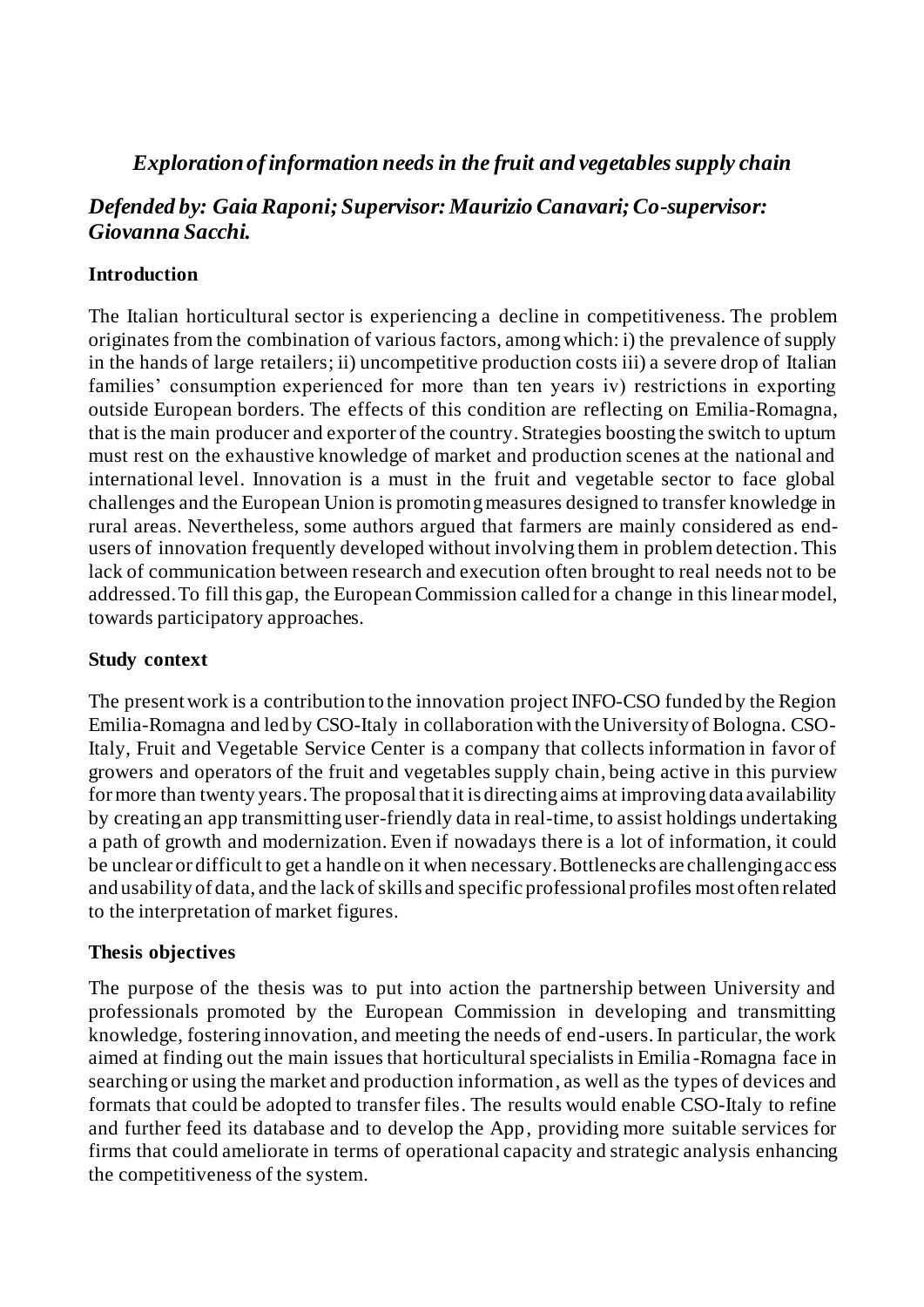#### **Methods and materials**

The study belongs to qualitative research that is directed at explo ring people's experiences and thoughts, making use of open-ended questions letting respondents answer spontaneously with their own expressions. The tools selected to collect data were focus groups for farmers and individual interviews for the other stakeholders engaged at different supply chain levels. Six producers per company were brought together in 3 focus groups going through gatekeepers and insiders, while 19 individual candidates were selected by the personnel of CSO-Italy involved in the project, who previously operated a screening of associates.

A protocol with instructions about all the steps from recruiting to follow-up activities and instruments needed to conduct individual interviews and focus groups, was developed. It included a list of guiding questions outlined to achieve defined objectives and to stay focused on them. Minor changes were made in the way focus groups were being conducted with respect to individual interviews, still preserving the content of the debate. A longer duration was considered, rules were introduced to have the floor and to encourage an equal contribution of all attendants to the argumentation. Futhermore, the interactive instrument Mentimeter was used to get the audience more involved.

The individual respondents worked either as general manager, president, technical director, or as people in charge of sales, communication, and marketing in 17 different companies belonging to various compartments of the fruit and vegetable supply chain ranging from R&D, production to commercialization and communication.

The activities were conducted in video-conference and recorded. Video recordings were converted into verbatimtranscriptions to carry out a thematic analysis. Keywords and relevant concepts were highlighted on the resulting documents to create an initial coding and all the transcriptions were summarized and anonymized to preserve people's privacy. The reports were collectively read and compared and a comprehensive table of contents was built distinguishing for farmers and other operators of the supply chain. The subjects were classified in inductive clusters and listed under overarching points. Mind maps and quotes extracted from transcriptions were used to support the findings and links among them. Mind maps were the outcomes of the work just described, and they could be seen as the tip of the iceberg of an iterative, recursive and holographic process repe ated in time.

### **Findings and results**

The information needs of specialists in the fruit and vegetable sector were found to be common across in-depth interviews and focus groups. Two equally important domains of influence (production and market) and a set of data per each were identified:

- Productions: types of produces, production forecasts, land registries and land areas, harvested and unmarketable quantity, harvesting records, total production, stocks, agrochemicals' regulations.
- Market: export and import, new markets, sales, consumptions, consumer profile, prices.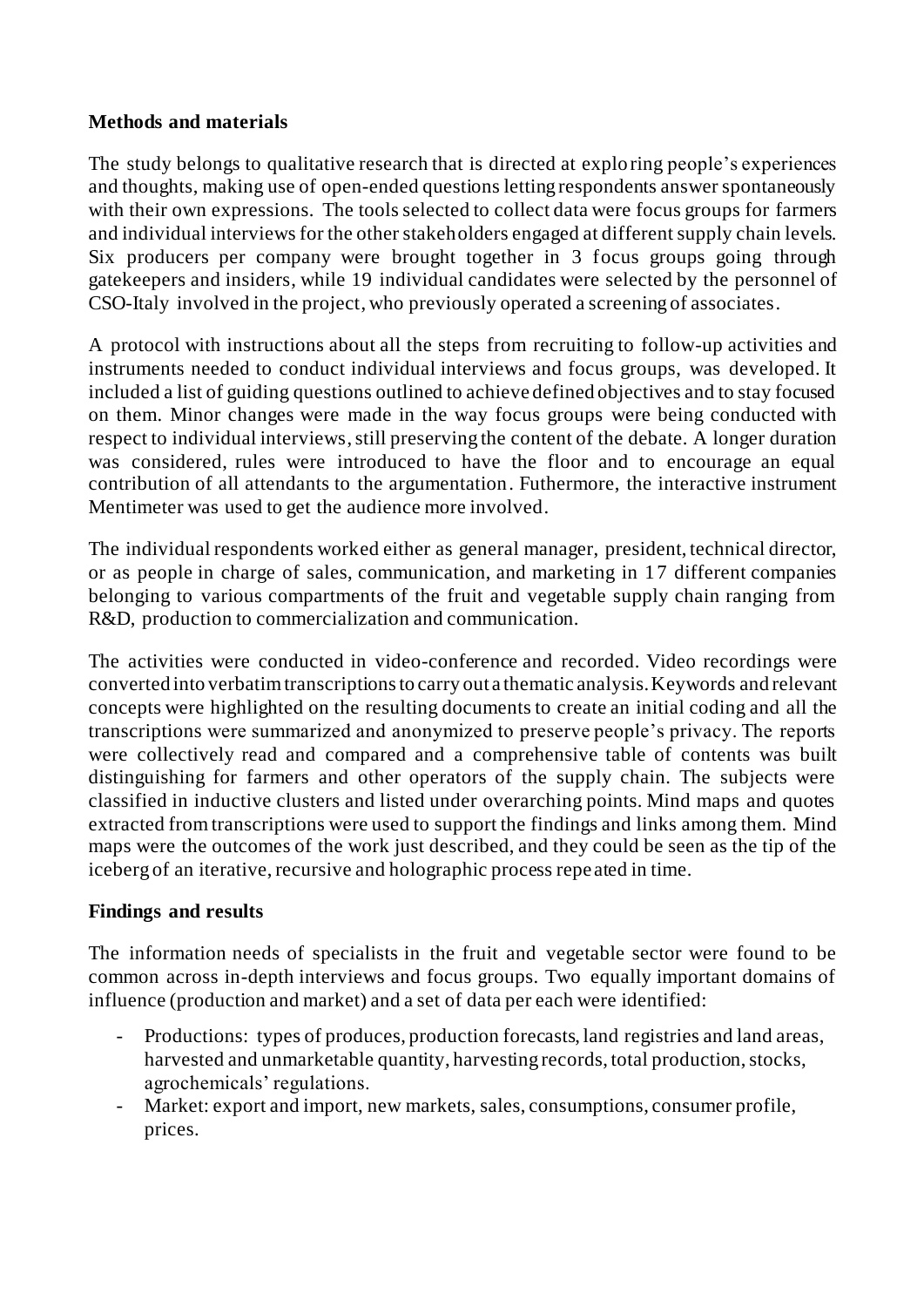The variables of both assortments have to be considered based on single varieties and at the national and international levels. Moreover, trends and comparisons are required in time and space.

However, some of these figures don't match with their epitomes. These are: types of produce, prices, production forecasts, land registries, and land areas, consumption, import, and export.

Part of the issues can be related to the nature of the horticultural system at the national level that is characterized by fragmentation and opposing interests among operators; another part to delays in communications, especially occurring at the international level. Most of the people interviewed declared that word-of-mouth is largely used to make up for the lack of official facts.

The study participants consider the information service provided by CSO very important and highly valuable for their business. Nevertheless, some respondents perceive the image of CSO as "too local" regarding both types of products and markets: on one side, it should expand its database with the most important fruit and vegetables in Italy and in the world; on the other side it should acquire data from more countries, especially those competing for the same markets, but also data about the consumption of those areas that recently impo rted fruits and vegetables from Italy. Consumer behavior is not comprehended in CSO's statistics at all. Many people suggested that CSO could enter into agreements with institutions involved in data collection to fill these gaps.

The idea of an app was welcomed by most and the main advantage was generally identified as immediacy, meant as data available at any time and place without the need to download it, to search or assemble information. Moreover, the tool could provide alerts for new information, as well as for graphs and synthesis giving an immediate understanding of a certain situation. The elaboration and analysis of data were also associated with value enhancement, which could also be reached through the customization of the variables of interest; moreover, the secrecy of sensitive and strategic information, ensured by a system impeding data to be forwarded and photographed with screenshots, would contribute to preserving the value of precious information. Finally, if producers who are outside the organized world or the corporate base of CSO could use the app with the possibility of uploading data, it could be a way to monitor a new part of the production, increasing representativeness.

### **Conclusions**

Personal information sources, interactions, and networks, such as farmers' associations and organizations, are widely accepted to be key elements in innovation, and in particular, advisory services are recognized to be knowledge suppliers encouraging the implementation of agricultural and rural policies.

This work demonstrated how the use of a user-centred design to enhance the capacity of all farmers to participate in, contribute to, and benefit from agricultural innovation development is essential.

No major differences were found among data collected by focus groups and individual interviews. The finding could mean that there is no discrepancy between the needs of different